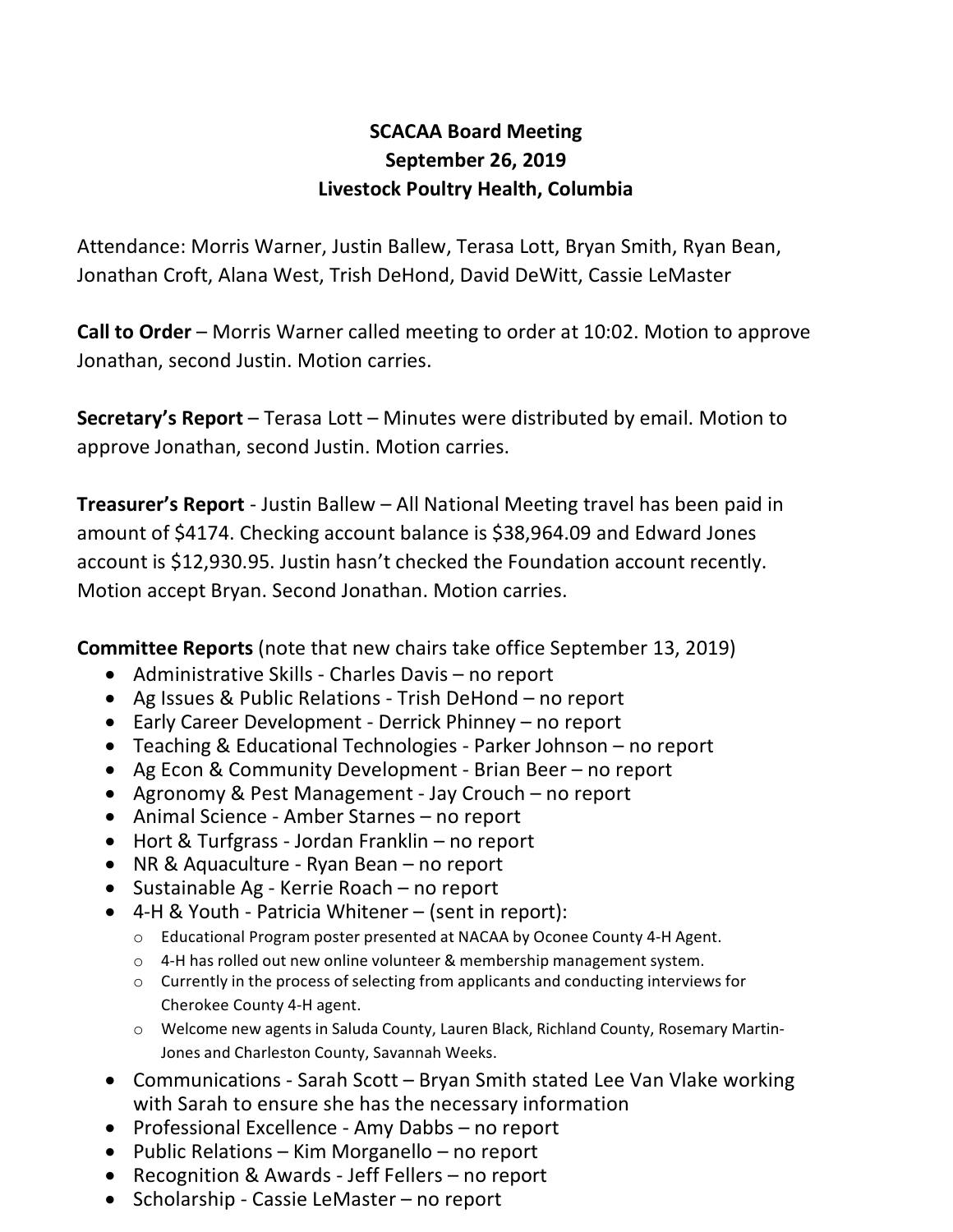• Search for Excellence - Zachary Snipes (sent in report) - I will do my best to notify the committee chairs of their award responsibility when I receive word from NACAA. I know there was lots of confusion last year so I will stay on top of it and try to make it easier for the person serving this role in the future.

- Life Member Matthew Burns no report
- Nominating Bryan Smith no report
- Association Policy Bryan Smith The policy manual was sent electronically with adjustments needed. Bryan added a section on committee chair award responsibilities into the policy manual. Alana motions that in addition, the responsibilities be added to the duties as well and a statement added that chairs are responsible for checking for submissions. Second by Justin. Motion carries.
- AM/PIC Alana West defer to later on agenda
- AM/PIC Fundraising Zachary Snipes Alana state she gave Zack the necessary fundraising information/documents.

## **Old Business**

• NACAA – 2019 AM/PIC Report – Morris Warner – Morris reports it was a good group and a good meeting. Morris, Bryan, and Lee were Voting Delegates.

• NACAA Agent Reimbursements: Justin Ballew – Point of clarification from Bryan. There was a miscommunication on email to national finalists indicating \$600 reimbursement but should have been \$500 according to previous minutes. Email had already been sent when they submitted for reimbursement. Discussion amounts for DSA/AA and national finalists should be equal. Justin motions we reimburse DSA/AA and national finalists at \$600 each. Jonathan seconds. Bryan asks if we consider not having an amount set. Justin amends motions to remove the dollar amount. The new motion is for the same amount with the amount depending on fund availability. Jonathan seconds. Motion carries.

- DSA and AA: Lee Van Vlake and Jonathan Croft (DSA). Zack Snipes and Kim Morganello (AA). Kim had special permission to not attend for medical reasons. Approved by national.
- Nat'l finalists: Justin Ballew and Parker Johnson
- Voting Delegates: Morris Warner indicated will not be submitting for reimbursement.
- Bryan Smith and Lee Van Vlake

• May 2020 Extension Conference – Alana West – Brian Callahan and Millie Davenport are in charge along with a few others participating. Alana is representing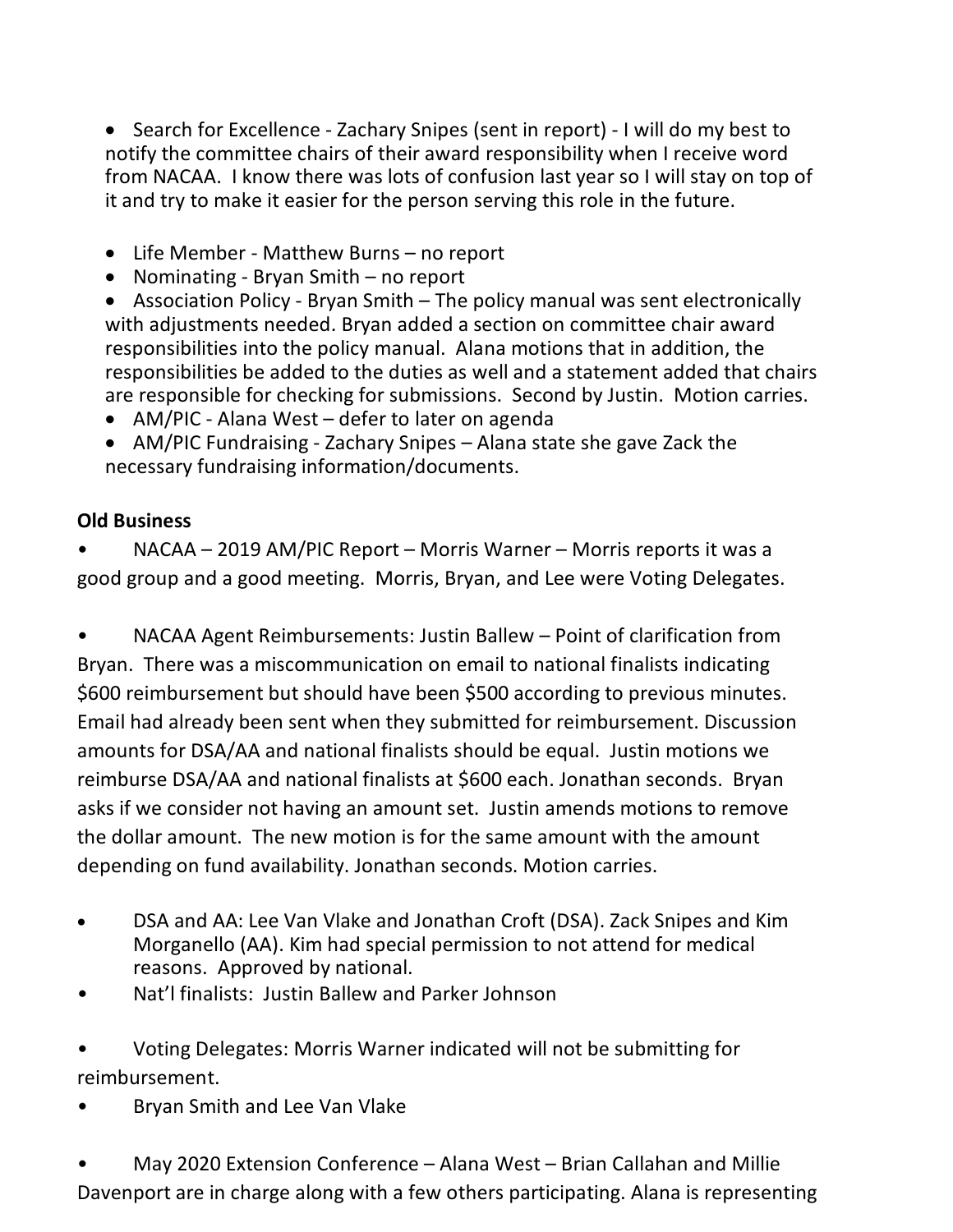SCACAA. Janine Sutter is contact for SCAE4-HA but will not be attending the conference. Anjanette Washington is contact for SCAEAP. Conference will begin for Extension only at approximately 1:00 PM and will include interactive session with Kinston Griffin. Tuesday will be speakers, lightning rounds, etc. Admins join at 1:00 PM. Tuesday evening is reception/poster session with Susan Guynn in charge of the scholarship. Alana will let Amy know we will need to work with her on posters.

Banquet Tuesday evening but no awards give due to high dollar speakers. Field Ops will pay for Wednesday breakfast or lunch for awards IF all 3 associations are involved. Our board meeting will have to be prior to that. Awards could be quite lengthy if all at one event. Logistics of travel may be an issue for awards given at a morning event. Breakfast for formal awards followed by business meeting and regional reps with then lunch with communication awards and Chip Blalock. The only option for an auction would be at lunch Wednesday. Board meeting will be Monday at 10:00 AM. Jonathan asks Alana to see if blocks of room can begin on Sunday night. Alana will check on hospitality room as it relates to block rate. Point of information from Bryan. Bryan relays that Heather asked him for SCACAA/NACAA award information at the request of Dr. Belli. Bryan responded noting these are external to Clemson.

## **New Business**

• Policy Issues – Bryan Smith - Discussed earlier in the meeting. Awards responsibilities for chairs list made by Bryan. 2019-20 policy chair will update Policy Manual.

• Nominations for Southern Region Vice Chair for 2020

This is a 4 year commitment. Jonathan nominates Brian Beer with second from Alana. Motion carries pursuant to his acceptance.

Membership Drive – Terasa Lott – Terasa relays it is time for our membership drive. The group decides to use Eventbrite due to the convenience. Justin requests we keep Eventbrite open until Feb. 1 although the link will come down January 1, 2020. Justin motions we change late fee in policy manual from \$10 to \$30. Second by Jonathan. Motion carries. Alana will see if she can transfer the event to Terasa.

• Association Audit – Morris asked Jonathan to chair this. Jonathan asked Sarah Scott and Joe Varn to assist. They will coordinate with Justin.